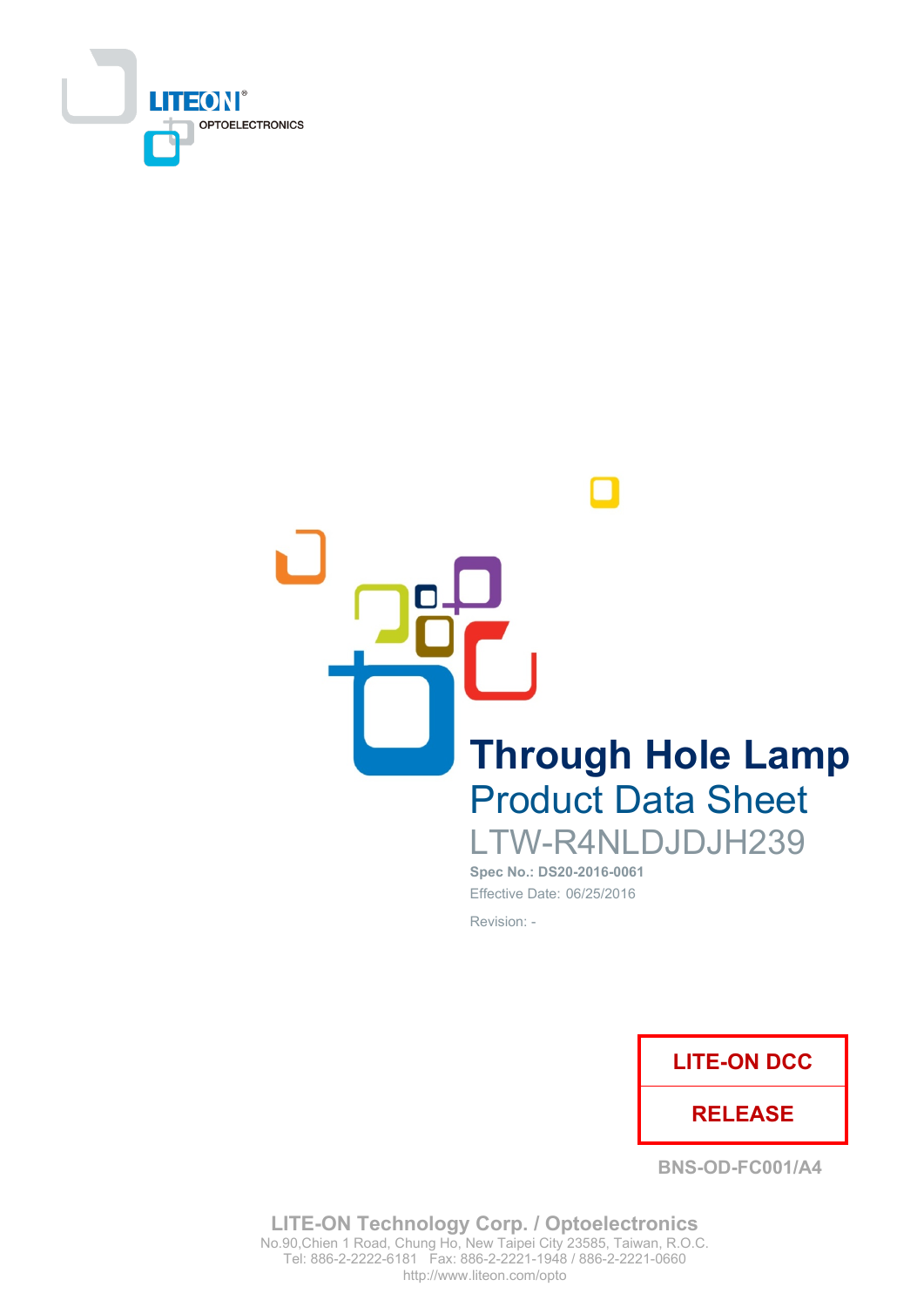



Through Hole Lamp LTW-R4NLDJDJH239

# **Through Hole Lamp**

# LTW-R4NLDJDJH239

| <b>Rev</b>                                   | <b>Description</b>                          | By      | <b>Date</b> |  |  |  |
|----------------------------------------------|---------------------------------------------|---------|-------------|--|--|--|
| P001                                         | Preliminary Specification (RDR-20160319-02) | Javy H. | 03/21/2016  |  |  |  |
| P002                                         | Packing specification from bag to tray      | Javy H. | 06/13/2016  |  |  |  |
|                                              |                                             |         |             |  |  |  |
|                                              |                                             |         |             |  |  |  |
|                                              |                                             |         |             |  |  |  |
|                                              |                                             |         |             |  |  |  |
| Above data for PD and Customer tracking only |                                             |         |             |  |  |  |
|                                              | New Specification                           | Javy H. | 06/21/2016  |  |  |  |
|                                              |                                             |         |             |  |  |  |
|                                              |                                             |         |             |  |  |  |
|                                              |                                             |         |             |  |  |  |
|                                              |                                             |         |             |  |  |  |
|                                              |                                             |         |             |  |  |  |

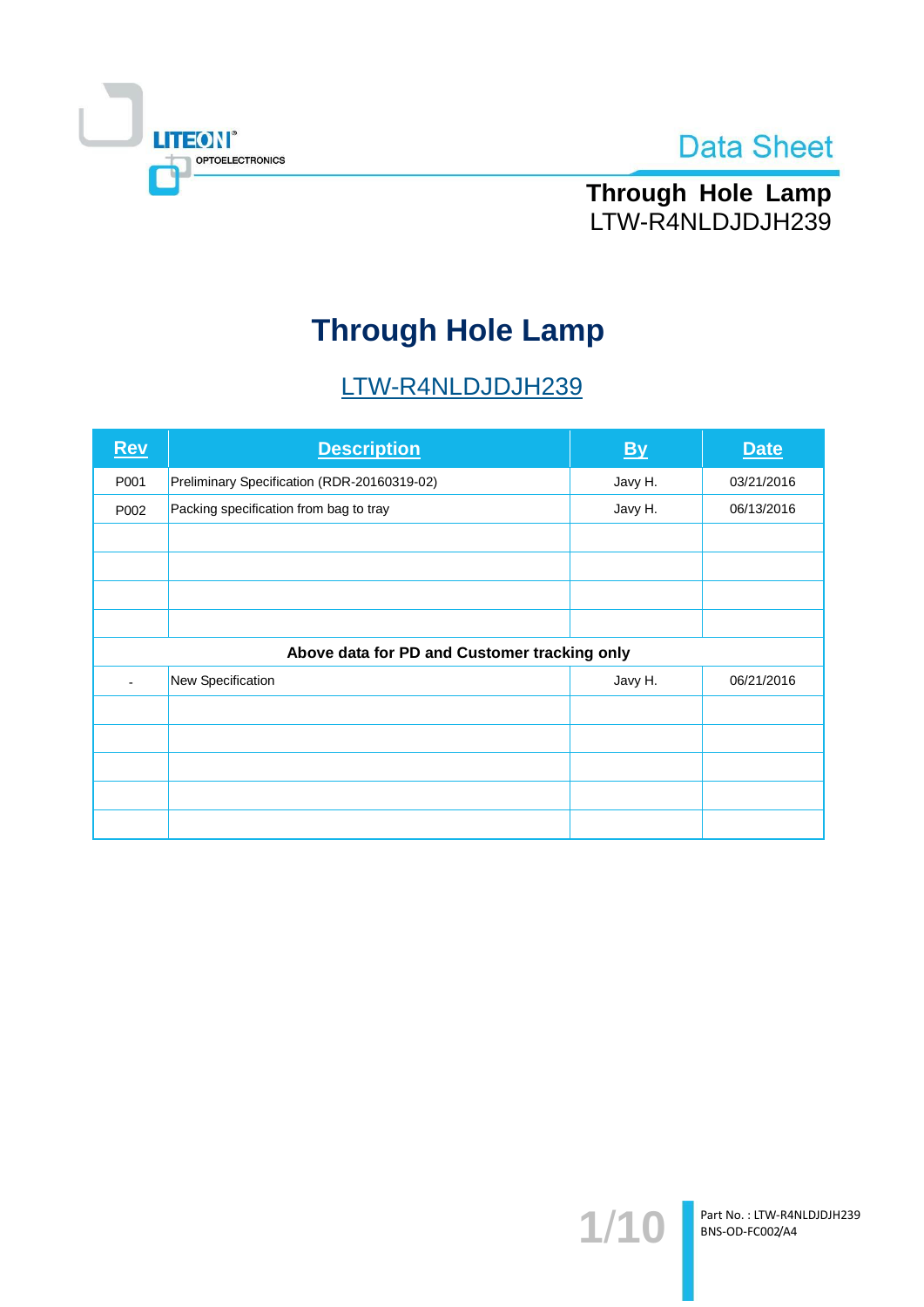

# **Through Hole Lamp** LTW-R4NLDJDJH239

## 1. Description

CBI (Circuit Board Indicator) is a black plastic right angle Holder (Housing) which mates with Lite-On LED lamps. Lite-On CBI is available in a wide variety of packages, including top-view (Spacer) or right angle and horizontal or vertical arrays which is stackable and easy to assembly.

#### 1.1. Features

- Designed for ease in circuit board assembly  $\blacksquare$
- Black case enhance contrast ratio  $\blacksquare$
- Low power consumption & High efficiency  $\blacksquare$
- $\blacksquare$ Lead free product & RoHS Compliant
- LED emitted color is InGaN white with white diffused  $\blacksquare$ Lens

#### **1.2. Applications**

- Computer
- Communication
- Consumer
- Industrial

## **2. Outline Dimensions**





 $2/1$ 

#### **Notes:**

- 1. All dimensions are in millimeters (inches).
- 2. Tolerance is ±0.25mm (.010") unless otherwise noted.
- 3. The Holder (Housing) material is plastic (PA9T) / black.
- 4. The LED lamp is white color.
- 5. Specifications are subject to change without notice.

Part No.: LTW-R4NLDJDJH239 BNS-OD-FC002/A4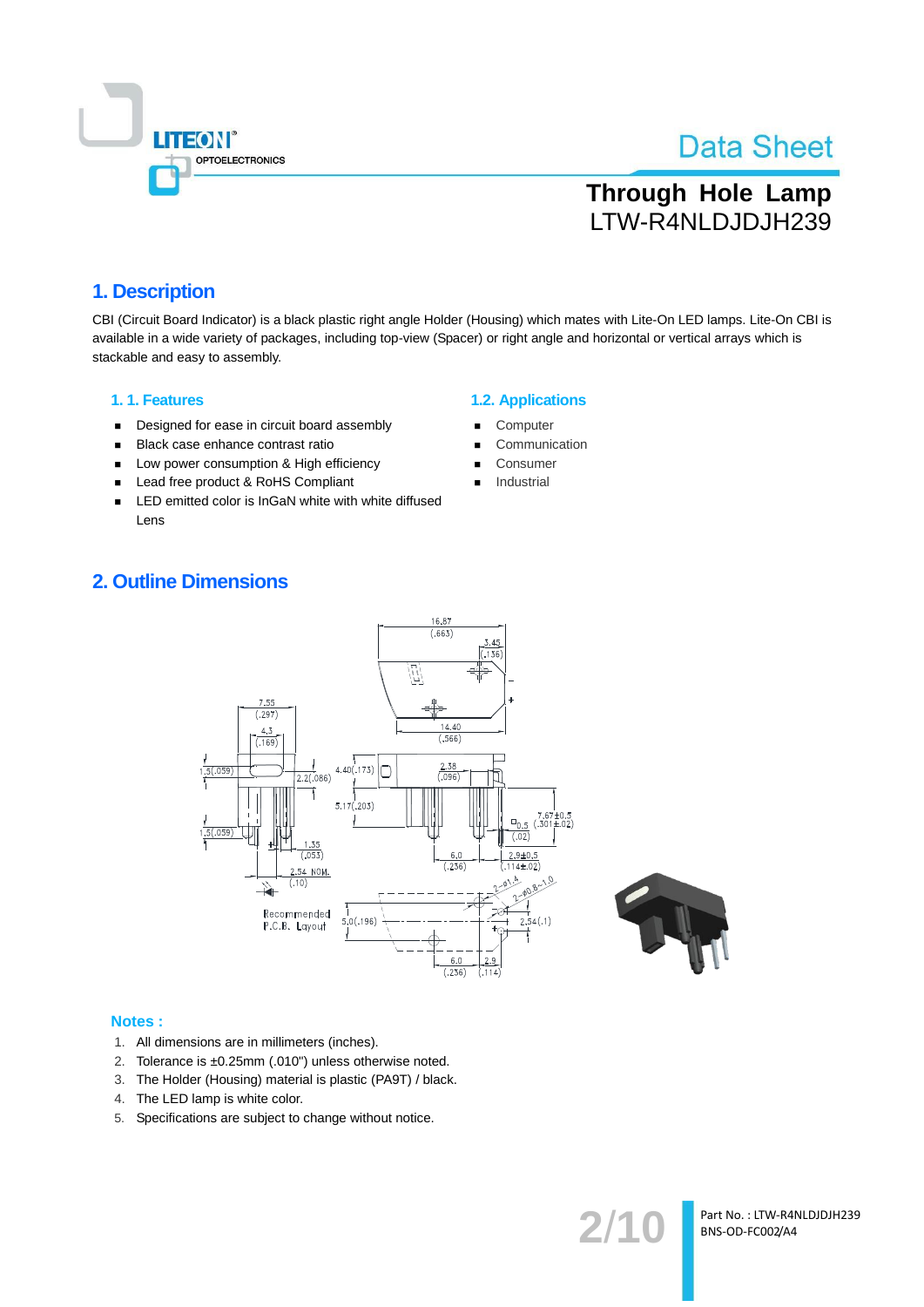

# Through Hole Lamp LTW-R4NLDJDJH239

## 3. Absolute Maximum Ratings at TA=25°C

| <b>Parameter</b>                                  | <b>Maximum Rating</b>                 | <b>Unit</b>    |  |
|---------------------------------------------------|---------------------------------------|----------------|--|
| Power Dissipation                                 | 108                                   | mW             |  |
| <b>Peak Forward Current</b>                       |                                       |                |  |
| (Duty Cycle $\leq$ 1/10, Pulse Width $\leq$ 10ms) | 100                                   | mA             |  |
| <b>DC Forward Current</b>                         | 30                                    | mA             |  |
| Derating Linear From 30°C                         | 0.45                                  | $mA^{\circ}$ C |  |
| <b>Operating Temperature Range</b>                | -40 $^{\circ}$ C to + 85 $^{\circ}$ C |                |  |
| Storage Temperature Range                         | $-40^{\circ}$ C to + 100 $^{\circ}$ C |                |  |
| <b>Lead Soldering Temperature</b>                 |                                       |                |  |
| $[2.0$ mm $(.079")$ From Body]                    | 260°C for 5 Seconds Max.              |                |  |

## 4. Electrical / Optical Characteristics at TA=25°C

| <b>Parameter</b>                | <b>Symbol</b> | Min. | Typ.             | Max. | <b>Unit</b> | <b>Test Condition</b>                            |
|---------------------------------|---------------|------|------------------|------|-------------|--------------------------------------------------|
| Luminous Intensity              | IV            | 140  | 300              | 520  | mcd         | $IF = 20mA$<br>Note 1,3,4                        |
|                                 |               |      | H: 130<br>V: 120 |      | deg         |                                                  |
| Viewing Angle                   | $2\theta$ 1/2 |      |                  |      |             | Note 2 (Fig.6)                                   |
|                                 | X             |      | 0.30             |      |             | $IF = 20mA$ , Note 5                             |
| <b>Chromaticity Coordinates</b> | у             |      | 0.29             |      |             | Hue Spec. Table &<br><b>Chromaticity Diagram</b> |
| <b>Forward Voltage</b>          | <b>VF</b>     | 2.8  | 3.2              | 3.6  | $\vee$      | $IF = 20mA$                                      |
| <b>Reverse Current</b>          | IR.           |      |                  | 10   | μA          | $VR = 5V$                                        |

### **NOTE:**

1. Luminous intensity is measured with a light sensor and filter combination that approximates the CIE eye-response curve.

2. 01/2 is the off-axis angle at which the luminous intensity is half the axial luminous intensity.

3. Iv classification code is marked on each packing bag.

4. The Iv guarantee must be included with ±15% testing tolerance.

5. The chromaticity coordinates (x, y) is derived from the 1931 CIE chromaticity diagram..

6. Reverse voltage (VR) condition is applied for IR test only. The device is not designed for reverse operation.

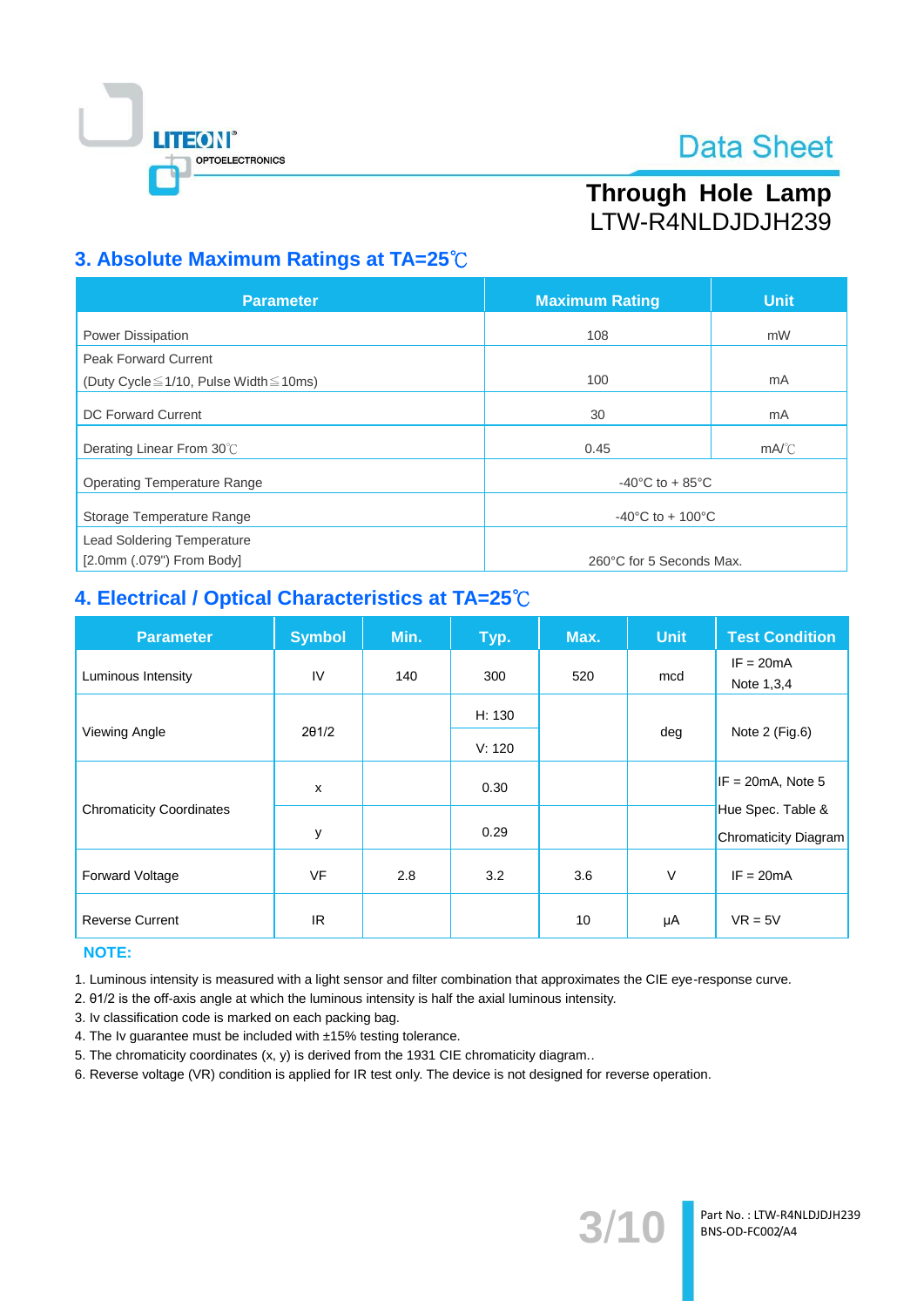

**Through Hole Lamp** LTW-R4NLDJDJH239

## 5. Typical Electrical / Optical Characteristics Curves

(25℃ Ambient Temperature Unless Otherwise Noted)





Fig.6 Spatial Distribution

 $4/1$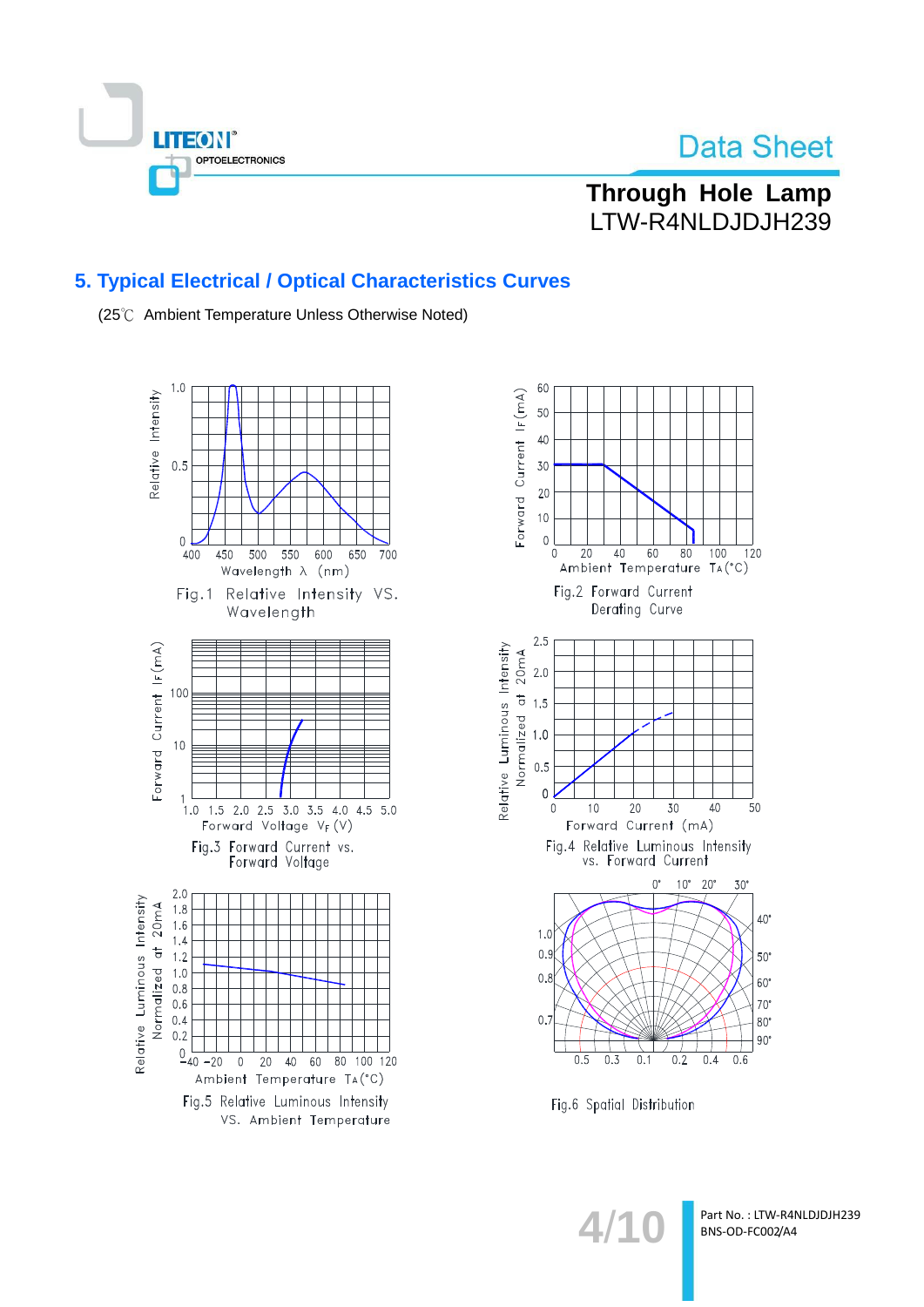

# Through Hole Lamp LTW-R4NLDJDJH239

## **6. Packing Specification**



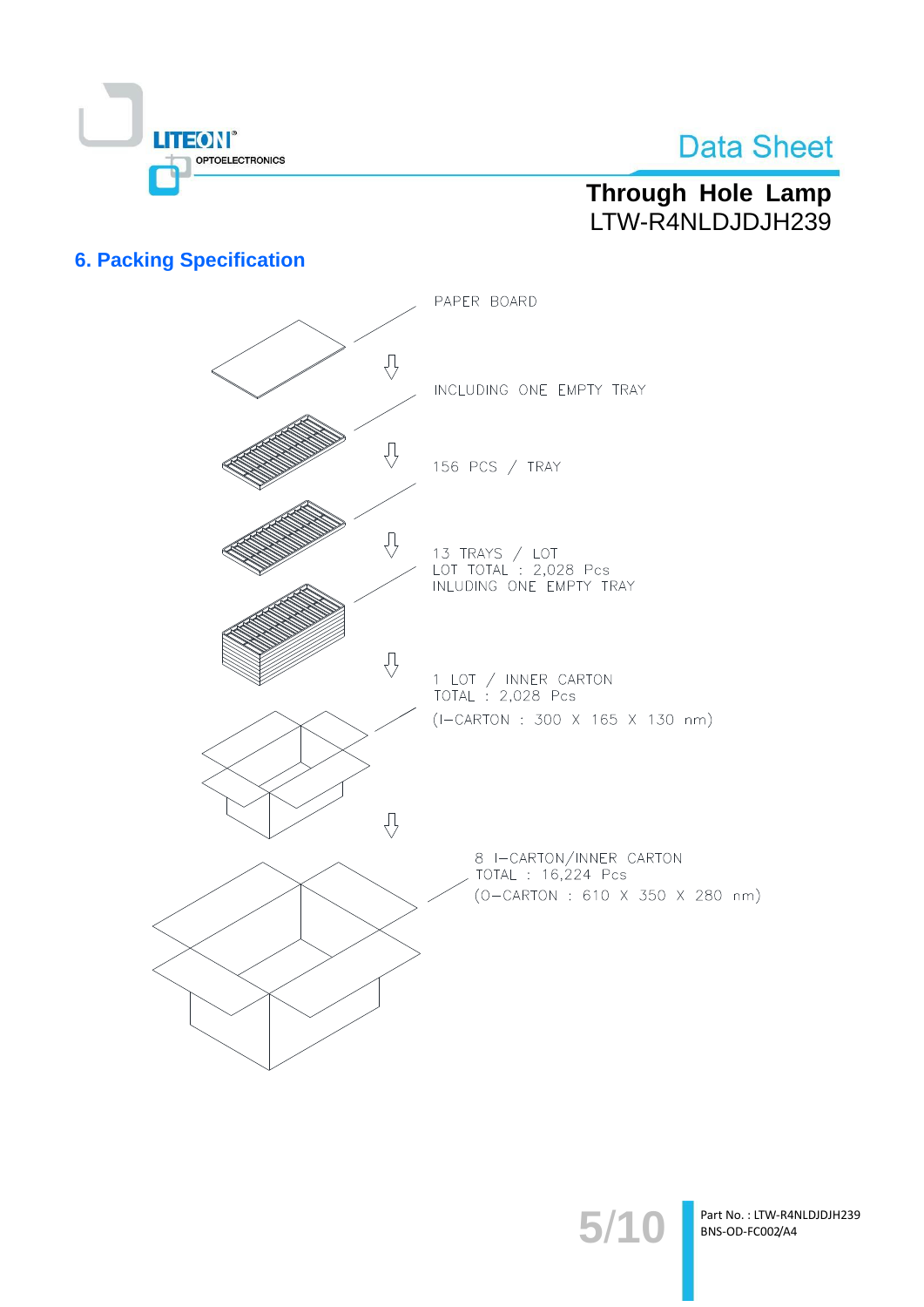

Through Hole Lamp LTW-R4NLDJDJH239

## **7. Bin Table Specification**

| <b>Luminous Intensity Iv (mcd) IF@20mA</b> |      |      |  |  |  |
|--------------------------------------------|------|------|--|--|--|
| <b>Bin Code</b>                            | Min. | Max. |  |  |  |
| G                                          | 140  | 180  |  |  |  |
| Н                                          | 180  | 240  |  |  |  |
| J                                          | 240  | 310  |  |  |  |
| K                                          | 310  | 400  |  |  |  |
|                                            | 400  | 520  |  |  |  |

Note: Tolerance of each bin limit is ±15%

| <b>Hue Ranks</b> | Chromaticity Coordinates, CC(x, y), IF@20mA |        |        |        |        |  |
|------------------|---------------------------------------------|--------|--------|--------|--------|--|
| <b>B1</b>        | X                                           | 0.2700 | 0.2900 | 0.2900 | 0.2700 |  |
|                  | у                                           | 0.2455 | 0.2735 | 0.3060 | 0.2785 |  |
|                  | X                                           | 0.2700 | 0.2900 | 0.2900 | 0.2700 |  |
| <b>B2</b>        | y                                           | 0.2130 | 0.2410 | 0.2735 | 0.2455 |  |
|                  | X                                           | 0.2900 | 0.3100 | 0.3100 | 0.2900 |  |
| C <sub>1</sub>   | у                                           | 0.2735 | 0.3030 | 0.3355 | 0.3060 |  |
|                  | x                                           | 0.2900 | 0.3100 | 0.3100 | 0.2900 |  |
| C <sub>2</sub>   | у                                           | 0.2410 | 0.2705 | 0.3030 | 0.2735 |  |
| D <sub>1</sub>   | X                                           | 0.3100 | 0.3300 | 0.3300 | 0.3100 |  |
|                  | у                                           | 0.3030 | 0.3325 | 0.3650 | 0.3355 |  |
| D <sub>2</sub>   | x                                           | 0.3100 | 0.3300 | 0.3300 | 0.3100 |  |
|                  | У                                           | 0.2705 | 0.3000 | 0.3325 | 0.3030 |  |

Note: Color Coordinates Measurement allowance is ±0.01

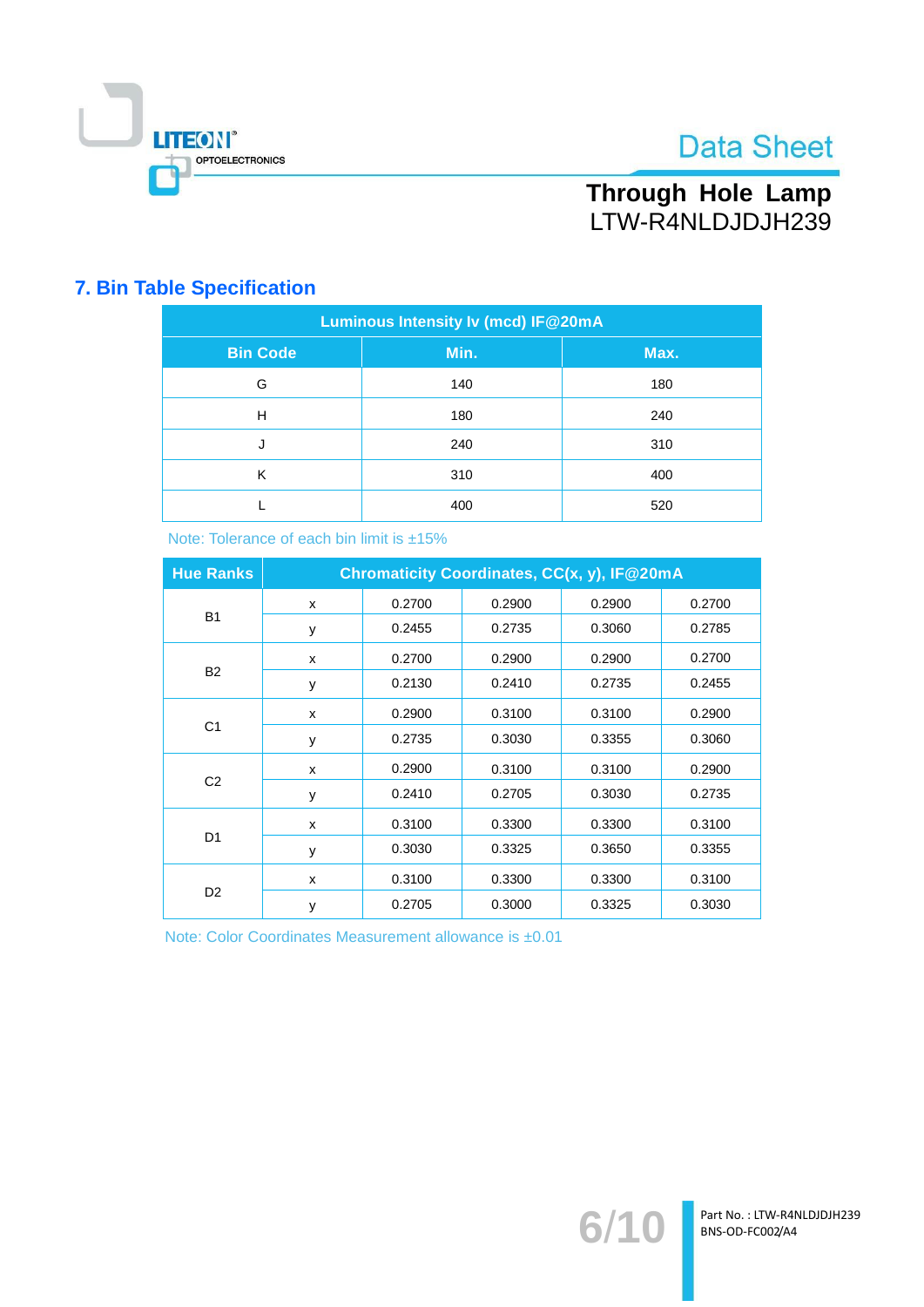



# Through Hole Lamp<br>LTW-R4NLDJDJH239

## **C.I.E. 1931 Chromaticity Diagram**



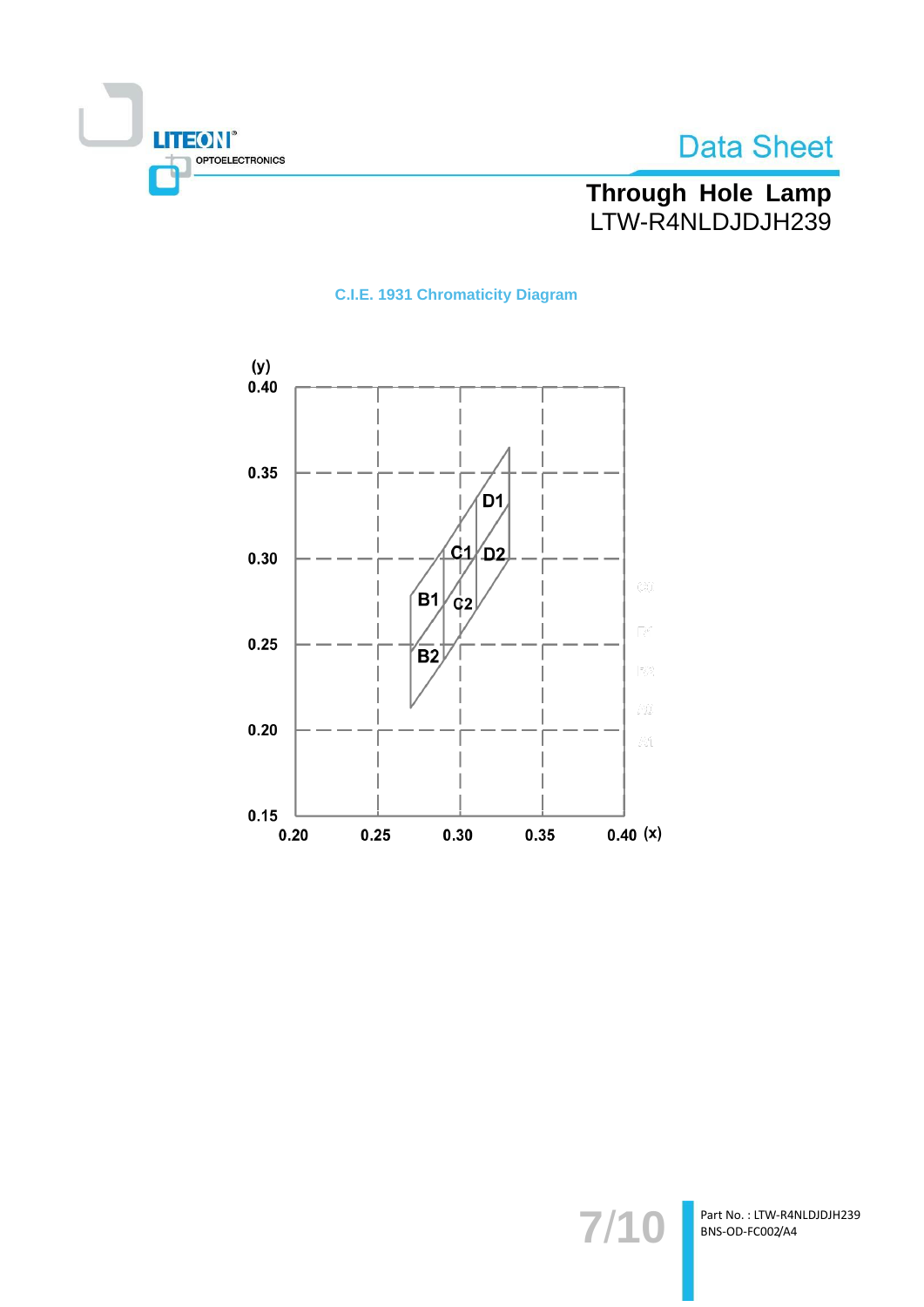

# **Through Hole Lamp** LTW-R4NLDJDJH239

## **8. CAUTIONS**

#### **8.1. Application**

This LED lamp is good for application of indoor and outdoor sign, also ordinary electronic equipment.

#### 8.2. Storage

The storage ambient for the LEDs should not exceed 30°C temperature or 70% relative humidity. It is recommended that LEDs out of their original packaging are used within three months. For extended storage out of their original packaging, it is recommended that the LEDs be stored in a sealed container with appropriate desiccant or in desiccators with nitrogen ambient.

#### 8.3. Cleaning

Use alcohol-based cleaning solvents such as isopropyl alcohol to clean the LEDs if necessary.

#### 8.4. Lead Forming & Assembly

During lead forming, the leads should be bent at a point at least 3mm from the base of LED lens. Do not use the base of the lead frame as a fulcrum during forming. Lead forming must be done before soldering, at normal temperature. During assembly on PCB, use minimum clinch force possible to avoid excessive mechanical stress.

#### 8.5. Soldering

When soldering, leave a minimum of 2mm clearance from the base of the lens/Holder to the soldering point. Dipping the lens/Holder into the solder must be avoided. Do not apply any external stress to the lead frame during soldering while the LED is at high temperature.

#### **Recommended soldering conditions:**

|                               | <b>Soldering iron</b>                                     | <b>Wave soldering</b>                    |                                                                        |  |
|-------------------------------|-----------------------------------------------------------|------------------------------------------|------------------------------------------------------------------------|--|
| Temperature<br>Soldering time | $350^{\circ}$ C Max.<br>3 seconds Max.<br>(one time only) | Pre-heat<br>Pre-heat time<br>Solder wave | $120^{\circ}$ C Max.<br>100 seconds Max.<br>$260^{\circ}$ C Max.       |  |
| Position                      | No closer than 2mm<br>from the base of the epoxy bulb     | Soldering time<br>Dipping Position       | 5 seconds Max.<br>No lower than 2mm from the<br>base of the epoxy bulb |  |

Note: Excessive soldering temperature and/or time might result in deformation of the LED lens or catastrophic failure of the LED.

#### 8.6. Drive Method

An LED is a current-operated device. In order to ensure intensity uniformity on multiple LEDs connected in parallel in an application, it is recommended that a current limiting resistor be incorporated in the drive circuit, in series with each LED as shown in Circuit A below.





**Circuit model (B)** 



(A) Recommended circuit

(B) The brightness of each LED might appear different due to the differences in the I-V characteristics of those LEDs.

Part No.: LTW-R4NLDJDJH239 BNS-OD-FC002/A4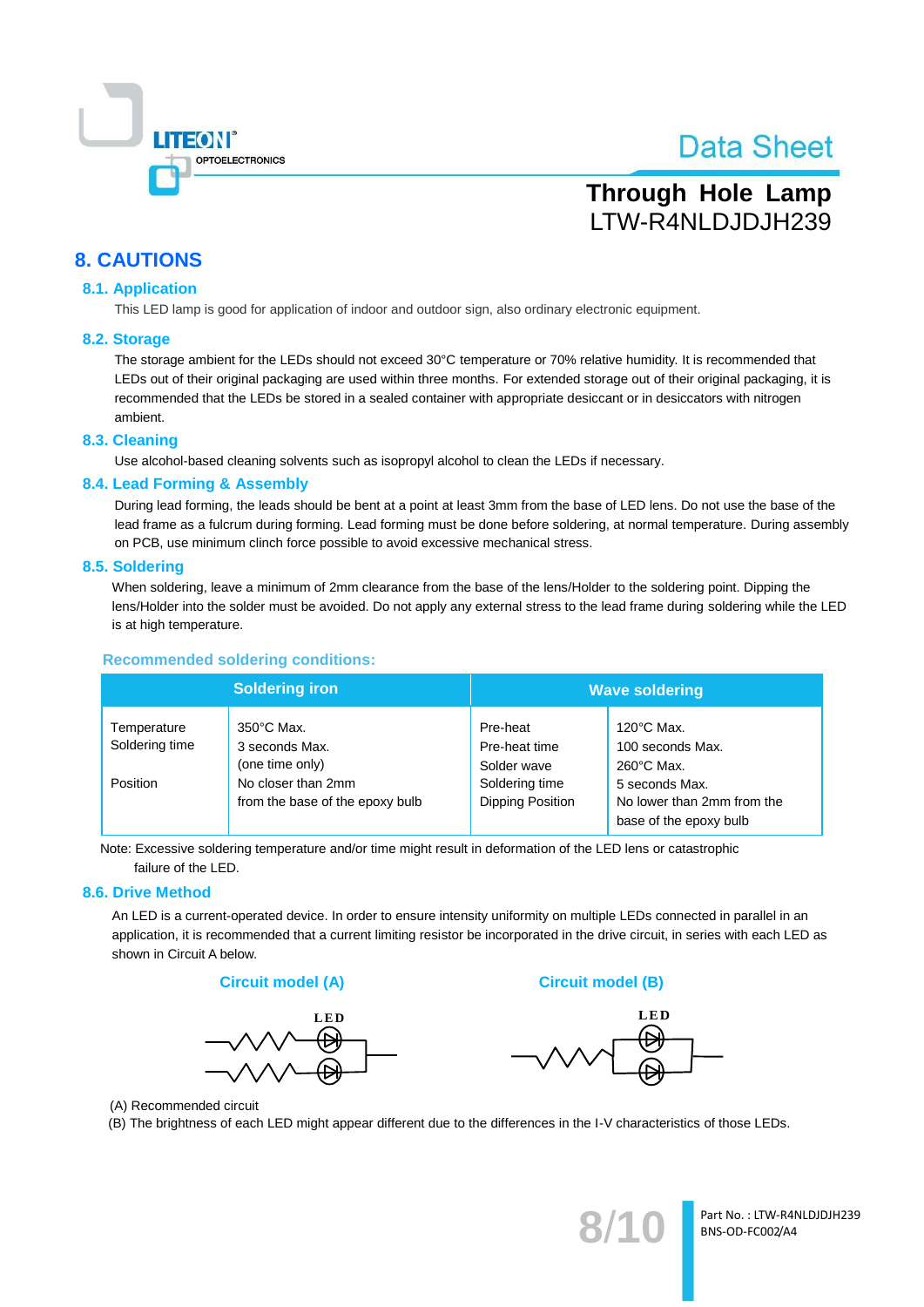

## **Through Hole Lamp** LTW-R4NLDJDJH239

#### 8.7. ESD (Electrostatic Discharge)

#### Static Electricity or power surge will damage the LED. **Suggestions to prevent ESD damage:**

- Use a conductive wrist band or anti- electrostatic glove when handling these LEDs
- All devices, equipment, and machinery must be properly grounded
- Work tables, storage racks, etc. should be properly grounded
- Use ion blower to neutralize the static charge which might have built up on surface of the LEDs plastic lens as a result of friction between LEDs during storage and handing

#### **Suggested checking list:**

#### **Training and Certification**

8.7.1.1. Everyone working in a static-safe area is ESD-certified?

8.7.1.2. Training records kept and re-certification dates monitored?

#### **Static-Safe Workstation & Work Areas**

8.7.2.1. Static-safe workstation or work-areas have ESD signs?

- 8.7.2.2. All surfaces and objects at all static-safe workstation and within 1 ft measure less than 100V?
- 8.7.2.3. All ionizer activated, positioned towards the units?
- 8.7.2.4. Each work surface mats grounding is good?

#### **Personnel Grounding**

- 8.7.3.1. Every person (including visitors) handling ESD sensitive (ESDS) items wear wrist strap, heel strap or conductive shoes with conductive flooring?
- 8.7.3.1. If conductive footwear used, conductive flooring also present where operator stand or walk?
- 8.7.3.2. Garments, hairs or anything closer than 1 ft to ESD items measure less than 100V\*?
- 8.7.3.3. Every wrist strap or heel strap/conductive shoes checked daily and result recorded for all DLs?
- 8.7.3.4. All wrist strap or heel strap checkers calibration up to date?

Note: \*50V for Blue LED.

#### **Device Handling**

8.7.4.1. Every ESDS items identified by EIA-471 labels on item or packaging?

- 8.7.4.2. All ESDS items completely inside properly closed static-shielding containers when not at static-safe workstation?
- 8.7.4.3. No static charge generators (e.g. plastics) inside shielding containers with ESDS items?
- 8.7.4.4. All flexible conductive and dissipative package materials inspected before reuse or recycle?

#### **Others**

- 8.7.5.1. Audit result reported to entity ESD control coordinator?
- 8.7.5.2. Corrective action from previous audits completed?
- 8.7.5.3. Are audit records complete and on file?